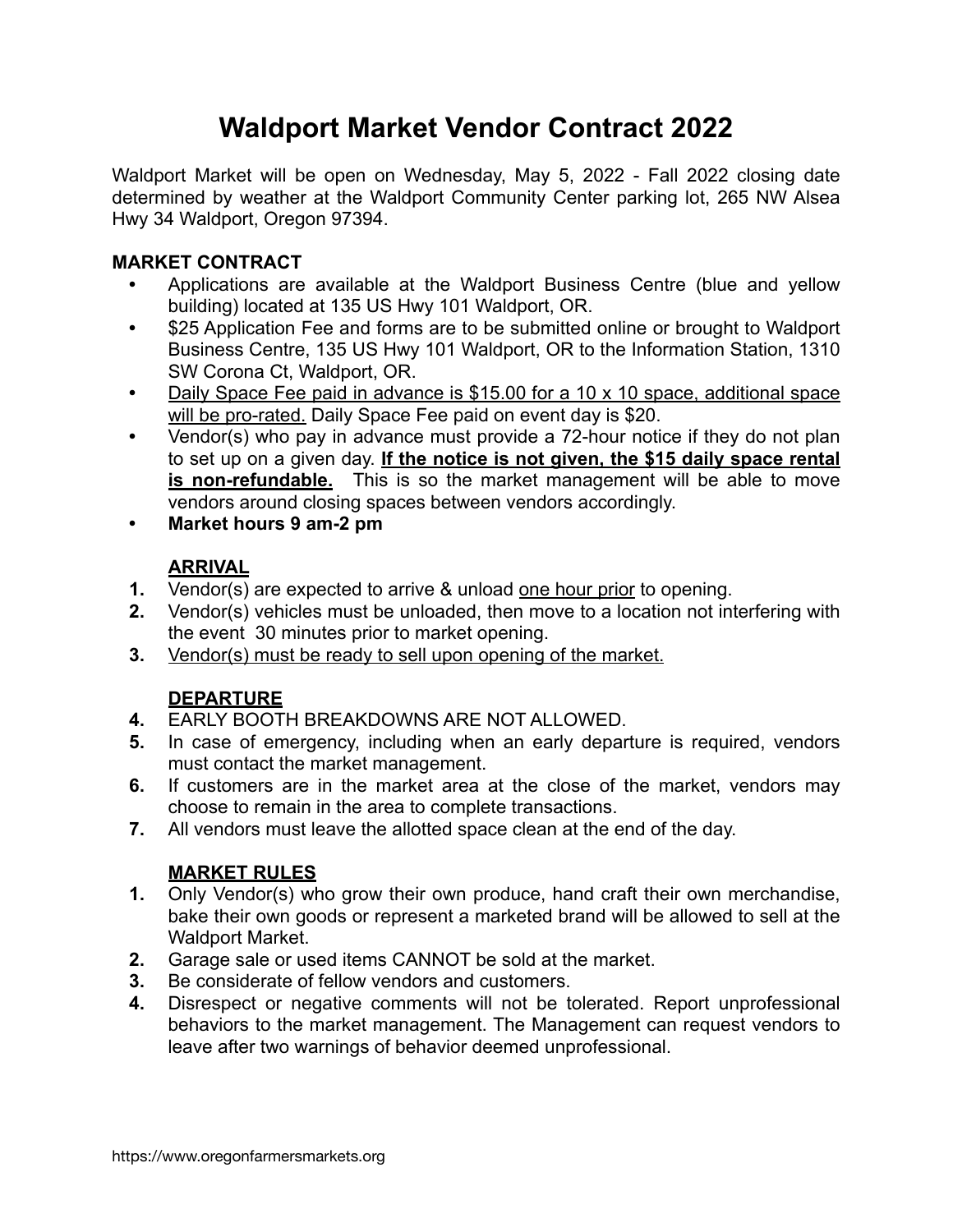- **5.** Vendor(s) behaving in a manner that may endanger the public or other vendor(s) should be reported immediately to the market management and the person will be asked to leave immediately. Space rental fees will not be refunded.
- **6.** Selling expired products is not allowed. Vendor(s) attempting to sell outdated products will be asked to leave immediately.
- **7.** Vendors are not allowed to consume alcohol or drugs while on market grounds.
- **8.** NO SMOKING is allowed in the market area.
- **9.** Vendor(s) must be 18 years of age.
- **10.** Vendor(s) must supervise minor children at all times.
- **11.** Vendor(s) must comply with all municipality rules related to production and sale of their products. This rule includes, but is not limited to requirement standards governing labeling, packaging, display and weight, including scale certification with the Oregon Department of Agriculture Measurement Standards. Failure to conform with such rules and regulations may be grounds for removal from the market.
- **12.** Copies of licenses, permits and certifications including COVID vaccination cards must be included with Vendor Applications.
- **13.** The Vendor(s) are responsible for maintaining up to date licenses and/or permits.
- **14.** Vendors will follow all guidelines from the Oregon Farmers Market Association-COVID-19 Resources governing social distancing and wearing face masks/ shields (copy provided to vendors and one available on file with the market management. Failure to conform with such rules and regulations may be grounds for removal from the market.
- **15.** Application fees are non-refundable.

By signing below, the vendor is committing to the full season. Exceptions must be approved by the market management. Please submit the application, application fee, along with the signed Vendor Contract and copies of the required licenses and permits.

AGREED TO BY\_\_\_\_\_\_\_\_\_\_\_\_\_\_\_\_\_\_\_\_\_\_\_\_\_\_ Date \_\_\_\_/\_\_\_\_/\_\_\_\_\_\_ If you have any questions, please contact the market management at waldportmarket@gmail.com or 541-270-5752.